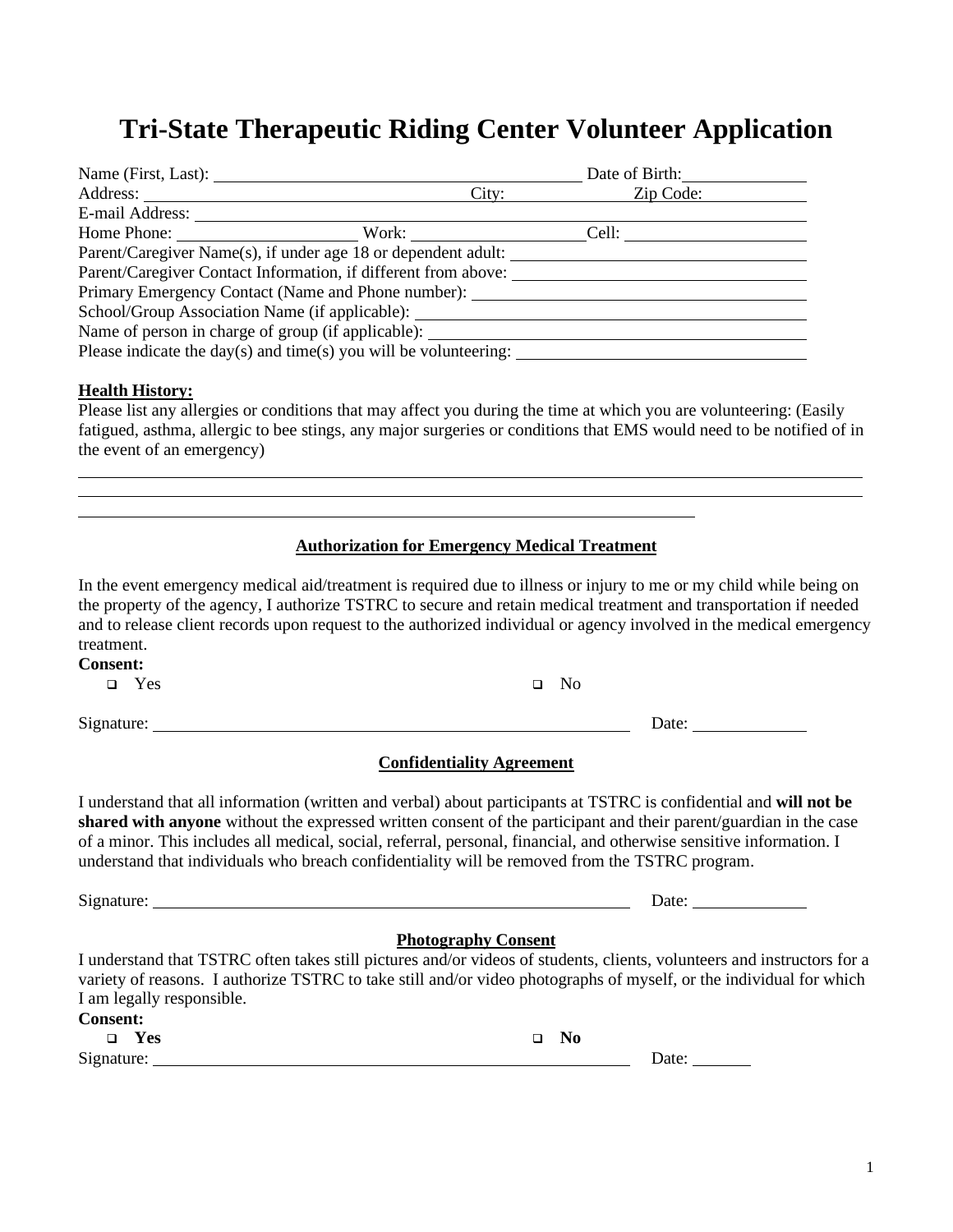#### **HORSE EXPERIENCE:**

| Have you had formal lessons or training in working with horses?<br>$\Box$ No $\Box$ Yes |  |  |                                                                                                                                                                                                                                                                         |  |
|-----------------------------------------------------------------------------------------|--|--|-------------------------------------------------------------------------------------------------------------------------------------------------------------------------------------------------------------------------------------------------------------------------|--|
| If yes, please list the type and amount of training you have had:                       |  |  |                                                                                                                                                                                                                                                                         |  |
|                                                                                         |  |  | Are you comfortable around horses? $\square$ No $\square$ Yes $\square$ Somewhat. $\square$ I'm not sure<br>Do you or have you owned horses? $\square$ No $\square$ Yes For how long?<br>Have you ever worked with horses? $\square$ No $\square$ Yes In what capacity? |  |

Do you ride or drive?  $\Box$  No  $\Box$  Yes If yes, please describe the type of riding/driving and your experience.

#### **OTHER:**

| Are you comfortable around people with disabilities? $\square$ No $\square$ Yes $\square$ I'm not sure. |  |  |
|---------------------------------------------------------------------------------------------------------|--|--|
| Have you ever worked with people with disabilities? $\square$ No $\square$ Yes In what capacity?        |  |  |

Please describe any special skills, training, or talents that you feel might be helpful to us.

Please tell us why you would like to volunteer at TSTRC.

How did you hear about TSTRC?

### **Please indicate which you are interested in**

| <b>Facility/Horses</b> |                               | Lessons/Students           | 1 ICHDC IIIGICHTC ##ILCII # 0G HI C IIITCI CDTCG III<br><b>Program/Administration</b> |  |
|------------------------|-------------------------------|----------------------------|---------------------------------------------------------------------------------------|--|
|                        | Grooming                      | Side walking with Students | Office Work                                                                           |  |
|                        | Tacking                       | Leading a Horse            | <b>Fund Raising</b>                                                                   |  |
|                        | Feeding                       | <b>Helmet Fitting</b>      | Publications                                                                          |  |
|                        | Training/Exercising           | Set Up/Clean Up            | <b>Public Relations</b>                                                               |  |
|                        | <b>Facilities Maintenance</b> | Instructing                | Photography/Video                                                                     |  |
|                        | <b>Barn Chores</b>            | <b>Horse Shows</b>         | <b>Grant Writing</b>                                                                  |  |
|                        | <b>Grounds Maintenance</b>    | <b>Assisting Students</b>  | Planning/Organizing                                                                   |  |
|                        | Cleaning our Offices          | Other:                     | Secretary/Receptionist                                                                |  |
|                        | Other:                        | Other:                     | Other:                                                                                |  |

#### **Background Information Consent**

Have you ever been charged with or convicted of a crime? Yes No

If yes, please explain \_\_\_\_\_\_\_\_\_\_\_\_\_\_\_\_\_\_\_\_\_\_\_\_\_\_\_\_\_\_\_\_\_\_\_\_\_\_\_\_\_\_\_\_\_\_\_\_\_\_\_\_\_\_\_\_\_\_\_\_\_

I, (print name) \_\_\_\_\_\_\_\_\_\_\_\_\_\_\_\_\_\_\_\_\_\_\_\_\_\_ consent to authorize TSTRC to receive all information from any law enforcement agency, including police departments and sheriff's departments, of any state or federal government, to the extent permitted by state and federal law, pertaining to any convictions I may have had, including but not limited to crimes committed upon children or animals. I understand that such access is for the purpose of considering my application as a volunteer, and that I expressly DO NOT authorize TSTRC, its directors, officers, employees, or other volunteers to disseminate this information in any way to any individual, group, agency, organization, or corporation.

Volunteer/Parent/Guardian/Caregiver Signature